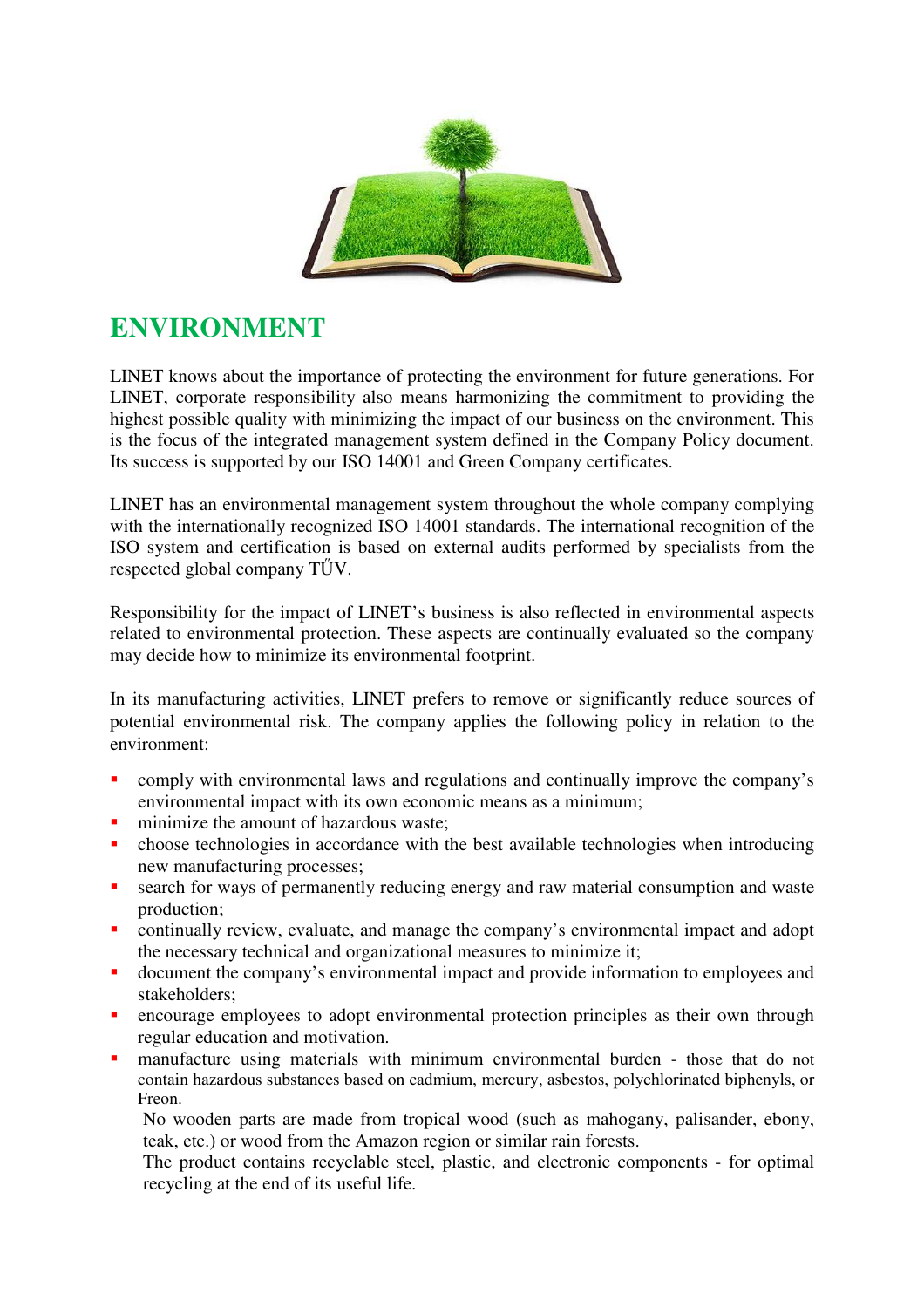### **Environmental protection compliance at LINET**

#### **Air protection**

In terms of protecting air quality, the greatest environmental burdens are mainly stationary combustion sources using natural gas. Where legislation dictates, we ensure regular and authorized measurement of emissions from these sources.

#### **Waste water**

Captured rainwater is drained through our own sewage system into the Byseňský Potok stream. Rainwater from the paved area in front of the expedition hall (with assumed oil leaks) is conveyed through an oil separator and then into the sewage system.

Sewage is discharged into three treatment plants. After treatment, it flows through the sewage system and into the Byseňský Potok stream. Wastewater containing fats (from the canteen) is fed through a fat separator

into the sewage system mentioned above.

#### **Packaging**

Packaging is disposed of in accordance with the Act on Packaging and amendments to other Acts, as amended. This Act establishes the rights and obligations of legal and natural persons engaged in business and the competences of the authorities in the handling of packaging, the placing of packaging and packaged products on the market or into circulation, and the takeback and recovery of packaging waste, and stipulates fees, safety measures, remedial measures, and fines.

Our company addresses the take-back and recovery of packaging waste through its registration in the List of Persons With a Take-back and Packaging Waste Recovery Obligation via an authorized waste disposal company.

### **Take-back of electrical equipment**

Closed metal pallets are used to collect discarded electronics. Discarded electronics are stored at a waste disposal site. This waste is ecologically disposed of by the Collective System operator, REMA systém, a.s. Prague 4, which fulfills LINET's take-back obligation for electrical and electronic waste and other electronic equipment manufacturers.

According to a decision by the Ministry of the Environment, electrically controlled hospital beds are not considered electrical or electronic equipment in the sense of the Act on Waste. The symbol on a product or in the accompanying documentation means that used electrical and electronic components (Waste Electrical and Electronic Equipment = WEEE) must not be disposed of together with municipal waste. To properly dispose of the entire product, hand over WEEE at dedicated locations run for this purpose by specialized companies, where it will be accepted free of charge.

#### **Chemicals**

When handling hazardous chemicals and mixtures, it is important to protect human health and the environment by complying with the warnings, specifically indicated risks, and instructions for safe handling on the packaging, and follow the safety data sheets and rules for safe chemical/mixture handling.

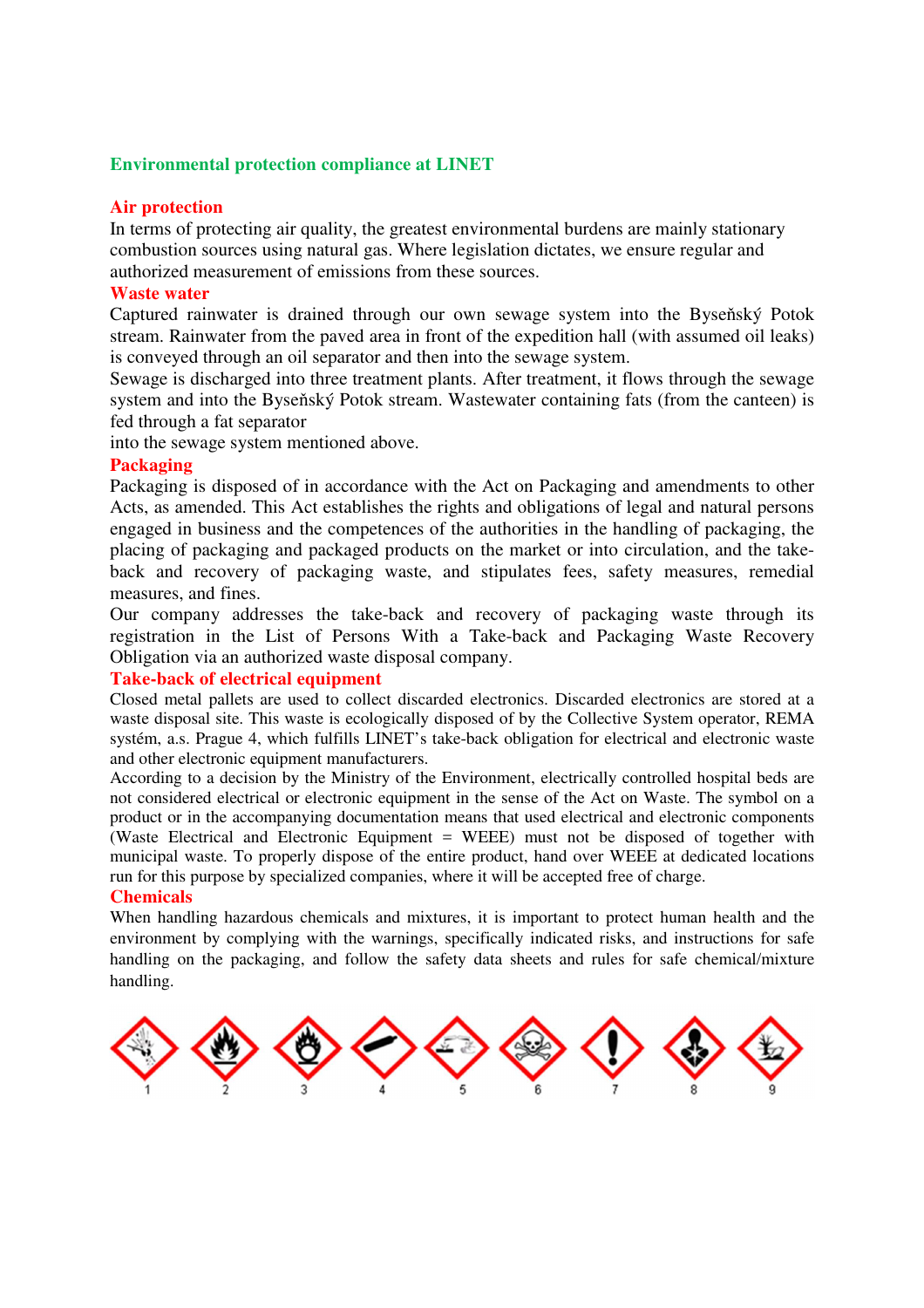# **Waste management**

The company knows about the production of waste due to its operations. The company makes every effort to reduce the quantities of waste it produces annually, adopting a preventive approach to limiting waste production. The amount of waste is monitored, and indicators are determined and form part of the company's environmental profile. If waste is produced, the company ensures that it is sorted and transferred to authorized persons.

After waste is sorted and the appropriate quantity collected, it is handed over to authorized persons for disposal. When removing waste, priority is given to its material or energy recovery over disposal in landfill.

**Once waste is collected, one of the following disposal methods is usually chosen:** 

- re-use
- material recovery
	- o recycling
- energy recovery
	- o direct incineration / gasification
	- o production of fuels
- placement in landfill

# **WHAT WE DO NOT RECYCLE**

PVC, foam, rubber ovenproof glass, plexiglass, car windows, porcelain paper impregnated with paints, chemicals, grease

# **Recycling labels**

| Numbering, abbreviation, and<br>symbol | <b>Abbreviation</b> | <b>Description</b>         |
|----------------------------------------|---------------------|----------------------------|
| <b>Materials from plastics</b>         |                     |                            |
| " 01 '<br>PET                          | PET (PETE)          | Polyethylene terephthalate |
| 盤                                      | HDPE (PEHD)         | High density polyethylene  |
|                                        | PVC (V)             | Polyvinyl chloride         |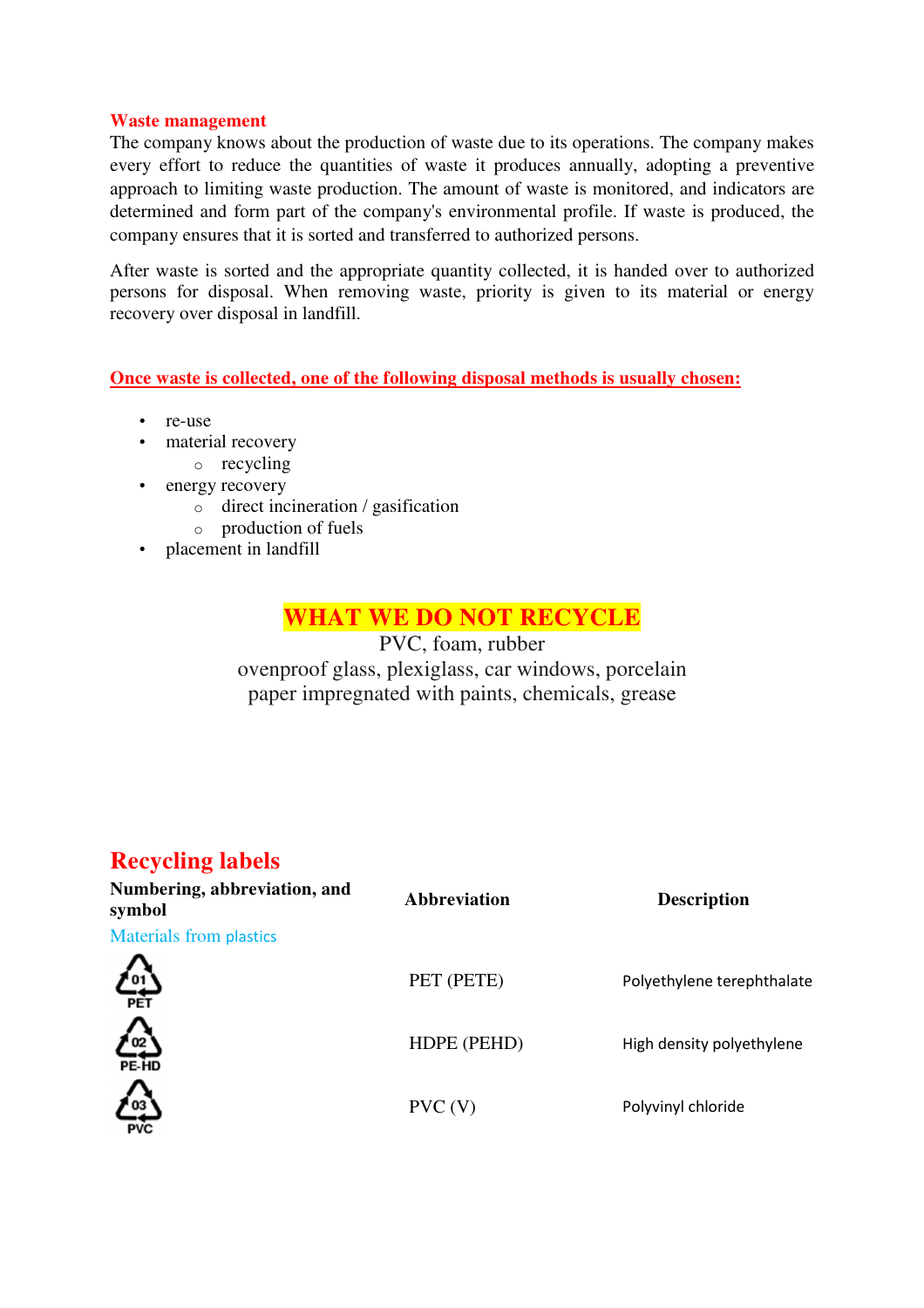|                                | <b>LDPE</b> | Low density polyethylene |
|--------------------------------|-------------|--------------------------|
|                                | PP          | Polypropylene            |
|                                | <b>PS</b>   | Polystyrene              |
| <b>Materials from paper</b>    |             |                          |
| <b>PAF</b>                     | PAP         | Corrugated cardboard     |
| 21                             | PAP         | Smooth cardboard         |
| PAI                            | PAP         | Paper                    |
| <b>Materials from metals</b>   |             |                          |
| FE                             | $\rm FE$    | Iron                     |
|                                | <b>ALU</b>  | Aluminum                 |
| <b>Materials from wood</b>     | $42 - 49$   | Other metals             |
| 50<br>FOR                      | <b>FOR</b>  | Wood                     |
| <b>Materials from textiles</b> |             |                          |
| TEX                            | ${\rm TEX}$ | Cotton                   |
|                                | ${\rm TEX}$ | Sacking, jute            |

# **Supplier statutory obligations**

Every supplier of goods, cooperating services, and materials that are used in the beds or bedding accessories must comply with at least the following regulations/decrees concerning human safety and environmental protection/harmlessness of the supplied materials/products. The following regulations/decrees must be confirmed in writing by the supplier.

**1) Packaging** – applies to packaging suppliers – a declaration that the packaging listed below complies